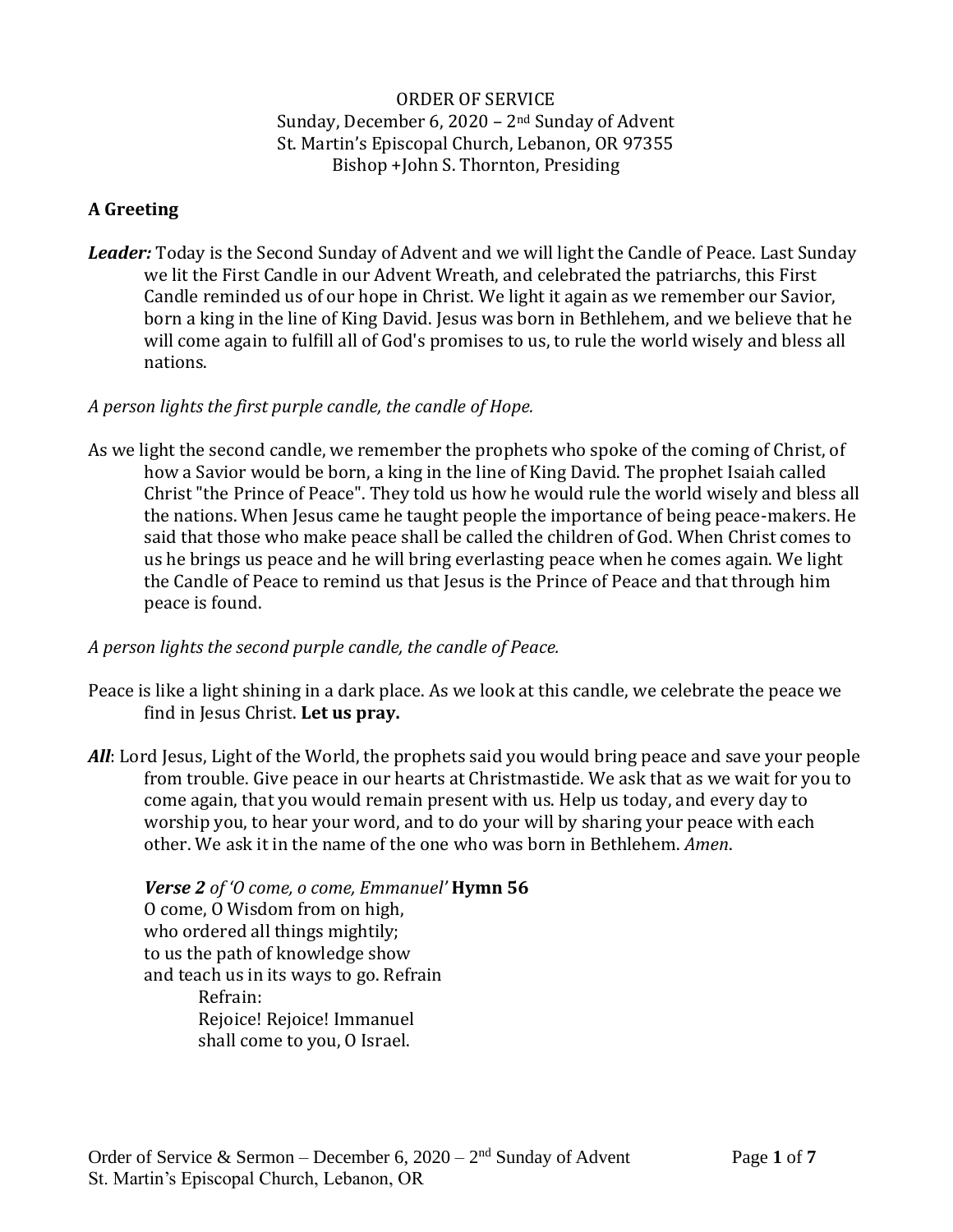#### **Acclamation**

- ❖ Blessed be God: Father, Son, and Holy Spirit.
- ❖ And blessed be God's kingdom, now and for ever. *Amen.*

#### *Trisagion (in unison)*

- ❖ *Holy God, Holy and Mighty, Holy Immortal One, Have Mercy Upon Us*
- ❖ *Holy God, Holy and Mighty, Holy Immortal One, Have Mercy Upon Us*
- ❖ *Holy God, Holy and Mighty, Holy Immortal One, Have Mercy Upon Us*

**SH'MA YSRA'EL:** Hear, O Israel: the LORD is our God, the LORD is One." (Deuteronomy 6:4-9; Leviticus 19:18)

#### **Collect for Second Sunday in Advent**

Merciful God, who sent your messengers the prophets to preach repentance and prepare the way for our salvation: Give us grace to heed their warnings and forsake our sins, that we may greet with joy the coming of Jesus Christ our Redeemer; who lives and reigns with you and the Holy Spirit, one God, now and for ever. *Amen.*

#### **First Lesson Isaiah 40:1-11**

Comfort, O comfort my people, says your God. Speak tenderly to Jerusalem, and cry to her that she has served her term, that her penalty is paid, that she has received from the LORD's hand double for all her sins.

A voice cries out:

"In the wilderness prepare the way of the LORD,

make straight in the desert a highway for our God.

Every valley shall be lifted up,

and every mountain and hill be made low;

the uneven ground shall become level,

and the rough places a plain.

Then the glory of the LORD shall be revealed, and all people shall see it together, for the mouth of the LORD has spoken."

A voice says, "Cry out!" And I said, "What shall I cry?" All people are grass, their constancy is like the flower of the field. The grass withers, the flower fades, when the breath of the LORD blows upon it; surely the people are grass.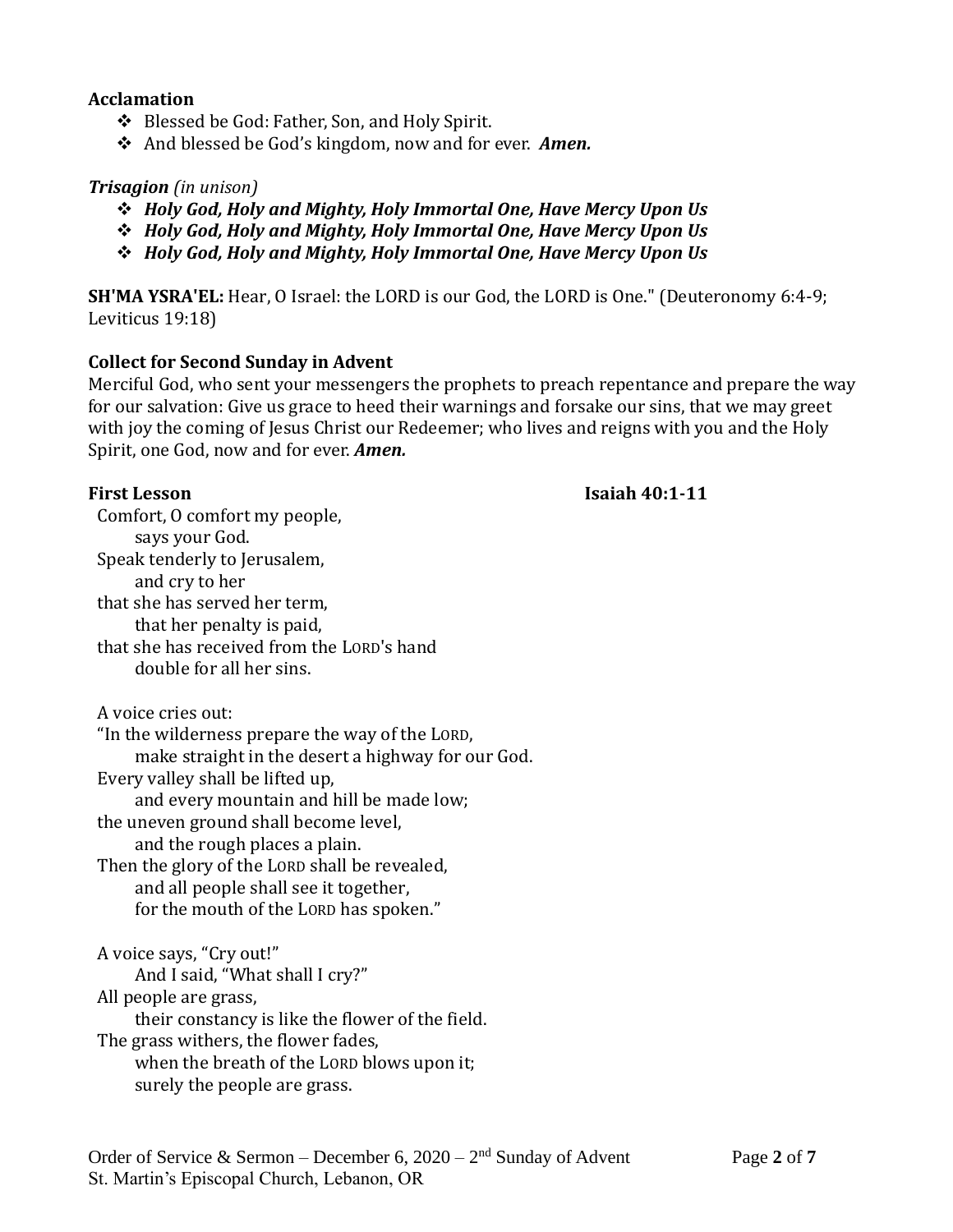The grass withers, the flower fades; but the word of our God will stand for ever. Get you up to a high mountain, O Zion, herald of good tidings; lift up your voice with strength, O Jerusalem, herald of good tidings, lift it up, do not fear; say to the cities of Judah, "Here is your God!" See, the Lord GOD comes with might, and his arm rules for him; his reward is with him, and his recompense before him. He will feed his flock like a shepherd; he will gather the lambs in his arms, and carry them in his bosom, and gently lead the mother sheep.

# **Psalm 85:1-2, 8-13**

1 You have been gracious to your land, O LORD, \* you have restored the good fortune of Jacob. 2 You have forgiven the iniquity of your people \* and blotted out all their sins. 8 I will listen to what the LORD God is saying, \* for he is speaking peace to his faithful people and to those who turn their hearts to him. 9 Truly, his salvation is very near to those who fear him, \* that his glory may dwell in our land. 10 Mercy and truth have met together; \* righteousness and peace have kissed each other. 11 Truth shall spring up from the earth, \* and righteousness shall look down from heaven. 12 The LORD will indeed grant prosperity, \*

and our land will yield its increase. 13 Righteousness shall go before him, \*

and peace shall be a pathway for his feet.

# **The Gospel Community Community Community Community Community Community Community Community Community Community Community Community Community Community Community Community Community Community Community Community Community**

The beginning of the good news of Jesus Christ, the Son of God. As it is written in the prophet Isaiah,

- "See, I am sending my messenger ahead of you,
	- who will prepare your way;

the voice of one crying out in the wilderness:

'Prepare the way of the Lord, make his paths straight,'"

John the baptizer appeared in the wilderness, proclaiming a baptism of repentance for the forgiveness of sins. And people from the whole Judean countryside and all the people of

Order of Service & Sermon – December 6, 2020 – 2<sup>nd</sup> Sunday of Advent Page 3 of 7 St. Martin's Episcopal Church, Lebanon, OR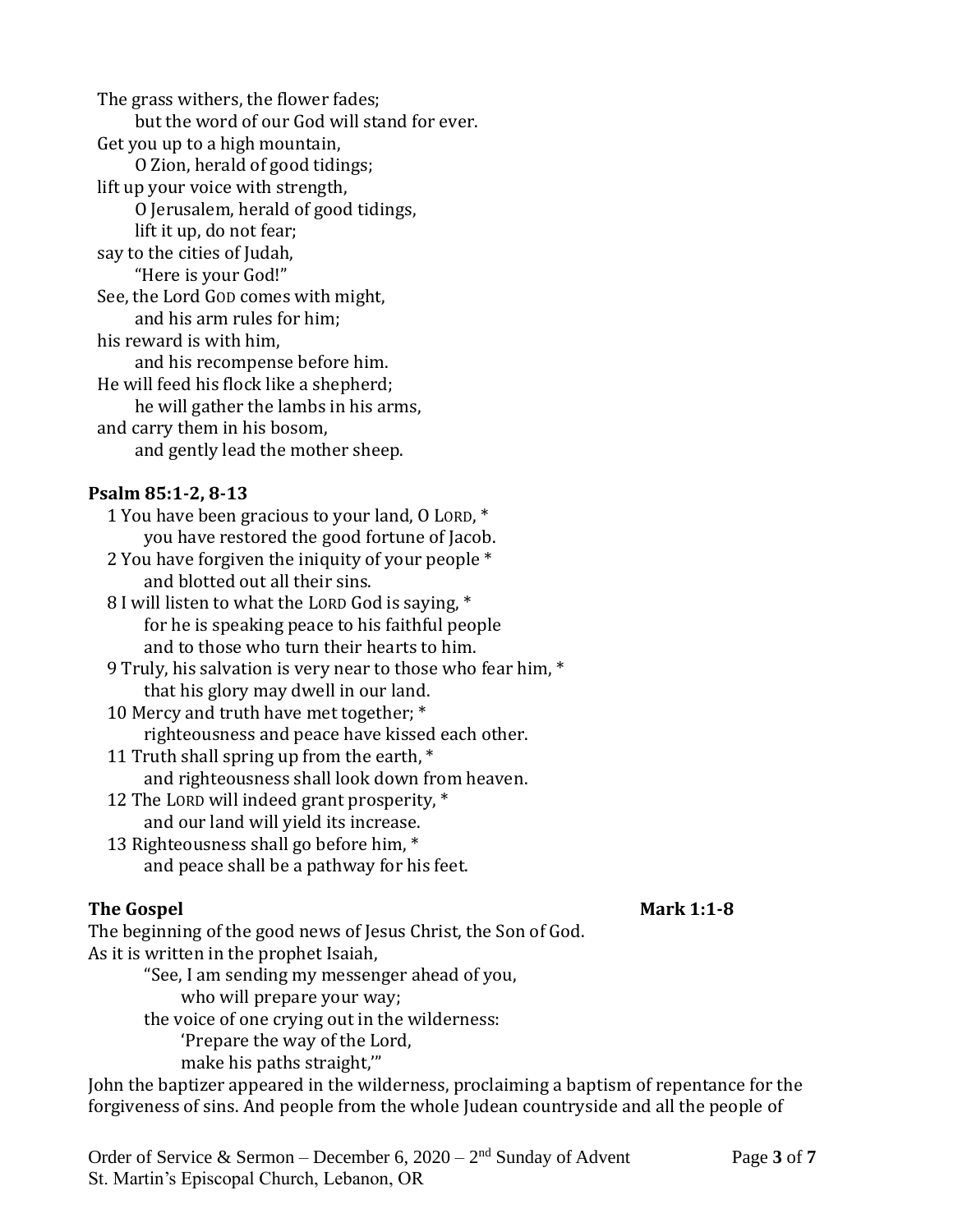Jerusalem were going out to him, and were baptized by him in the river Jordan, confessing their sins. Now John was clothed with camel's hair, with a leather belt around his waist, and he ate locusts and wild honey. He proclaimed, "The one who is more powerful than I is coming after me; I am not worthy to stoop down and untie the thong of his sandals. I have baptized you with water; but he will baptize you with the Holy Spirit."

# **Hymn 76 "On Jordan's bank the Baptist's cry"**

On Jordan's bank the Baptist's cry announces that the Lord is nigh; awake and hearken, for he brings glad tidings of the King of kings.

Then cleansed be every breast from sin; make straight the way for God within; prepare we in our hearts a home where such a mighty guest may come.

For thou art our salvation, Lord, our refuge and our great reward: without thy grace, we waste away, like flowers that wither and decay.

To heal the sick, stretch out thine hand, and bid the fallen sinner stand; shine forth and let thy light restore earth's own true loveliness once more.

All praise, eternal Son, to thee, whose advent sets thy people free, whom, with the Father, we adore, and Holy Spirit, evermore.

# **Sermon** "I WITH WATER, HE WITH SPIRIT " +John S.Thornton

" I have baptized you with water, but he will baptize you with the Holy Spirit."

John the Baptizer (or "the Baptist," if you prefer) was not a figment of Mark's imagination. Or Matthew's. Or Luke's. Or John's. Even Josephus, the Jewish historian, refers to him in *The Antiquaties*. John the Baptizer was a real person, just as real as a camel's hair tunic – and just as itchy on the thin skin of the powerful in ancient Israel – and just as warm around all those who were kept out of their cold kingdoms.

According to the story called "The Visitation," Mary, the mother of Jesus, and Elizabeth, the mother of John, were cousins. That makes Jesus and John second cousins. John was the older, by a few weeks or months. It's anybody's guess how often they saw each other over the years. Jesus lived in Galilee, John in Judea. There were miles between them. By the time they were about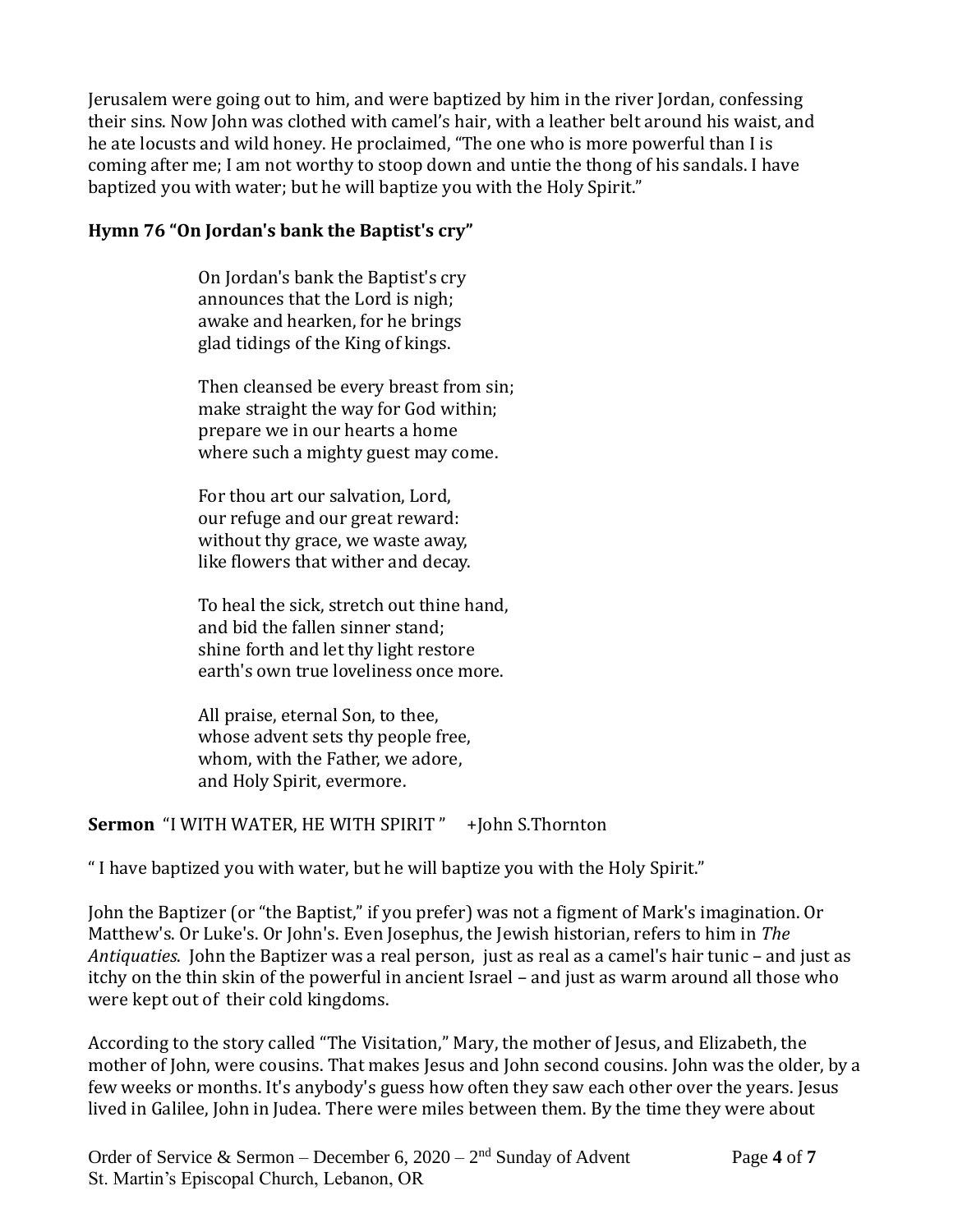thirty, they both lived in the reality one called "Lord," the other "Abba." Jesus had been a laborer all those years, before becoming an itinerant rabbi. Some scholars speculate that John, like his father, was a priest of the Temple. If he was, he must have given it up or walked out in frustration, to take up the prophet's task, to be a holy terror.

Ever since we were in Sunday School, we've known about John the Baptizer's warbrobe and diet. We blinked and yucked.

Mark says that John's tunic was made of "camel's hair "and that he had "a leather belt around his waist." That's exactly how Elijah, the greatest of the prophets, dressed too (II Kings 1:8). Whether John, by his own choice, dressed that way or Mark, knowing that the Jews awaited Elijah's return, made it a literary device, nobody can be sure. Let's say that John chose to dress that way, to be identified with Elijah and all the prophets. Prophets were different. They were odd. They were scary. They yelled a lot. And they were fearless. "Death," as they say, "had no dominium over them." And, for that reason, they couldn't be ignored. They gave voice to what's true, what's sacred, so what's wrong with us and our societies. For that, they were loved or hated.

As for John's diet, it says that he ate "locusts and wild honey." Locusts? Bugs? He ate bugs? As a Nazarite, he didn't drink any wine. Just well water. Or river water. In ancient times, the word "locust" was often used to describe the carob tree. People gnawed or sucked on the pods or ground them up for cooking. (I have one here. It's called "St. John's Bread.") Carob pods are sweet, though they're definitely a poor man's chocolate.

As time went by, "locust" was used to describe certain insects. Though the Torah forbids the consumption of insects, it does allow for one exception: insects that (a) swarm and (b) leap. Crickets swarm and leap. So do grasshoppers. And, yes, locusts. All three could be consumed. In John's time, locusts came up to Palestine from Egypt in hordes. Instead of just swatting them and cursing them, people ate them. They still do. There are places in the world today, including Israel, where you can get deep-fried or chocolate-covered locusts. It's not preposterous to believe that John ate locusts – and gnawed and sucked on the pods of carob trees.

It's John message that we have to hear. In a word, his message was "repent." We've forgotten who we are, he shouted. We've forgotten that we were delivered from slavery in Egypt. We've forgotten that we wandered in the desert for forty years and, somehow, survived. We've forgotten that we entered into a covenant with the Lord. We've forgotten the commandments that bind us together in peace. We've forgotten that we were led through the Jordan into this land flowing with milk and honey. We've forgotten everything that makes us a light to the nations. Repent. Let's go back to the Jordan, cleanse our hearts and start all over again, a new people, chosen to be humble, chosen to be merciful, chosen to the just. (That was John Winthrop's vision for America too.)

Matthew's Gospel says that "the people of Jerusalem and all Judea were going out to him." Well, probably not all of them. Not all the beautiful people of Jerusalem, who felt favored by anybody's god. They had their salvation, thank you. But tax collectors, the rats, went out to hear him. And prostitutes too. Aha, now that's an important point. By immersion in the water of the Jordan, unlike circumcision, women, as well as men, were equal in the Kingdom of God. It was so daring, so wonderfully daring. And then came Jesus, John's second cousin, down from Nazareth, to wade

Order of Service & Sermon – December 6, 2020 – 2<sup>nd</sup> Sunday of Advent Page 5 of 7 St. Martin's Episcopal Church, Lebanon, OR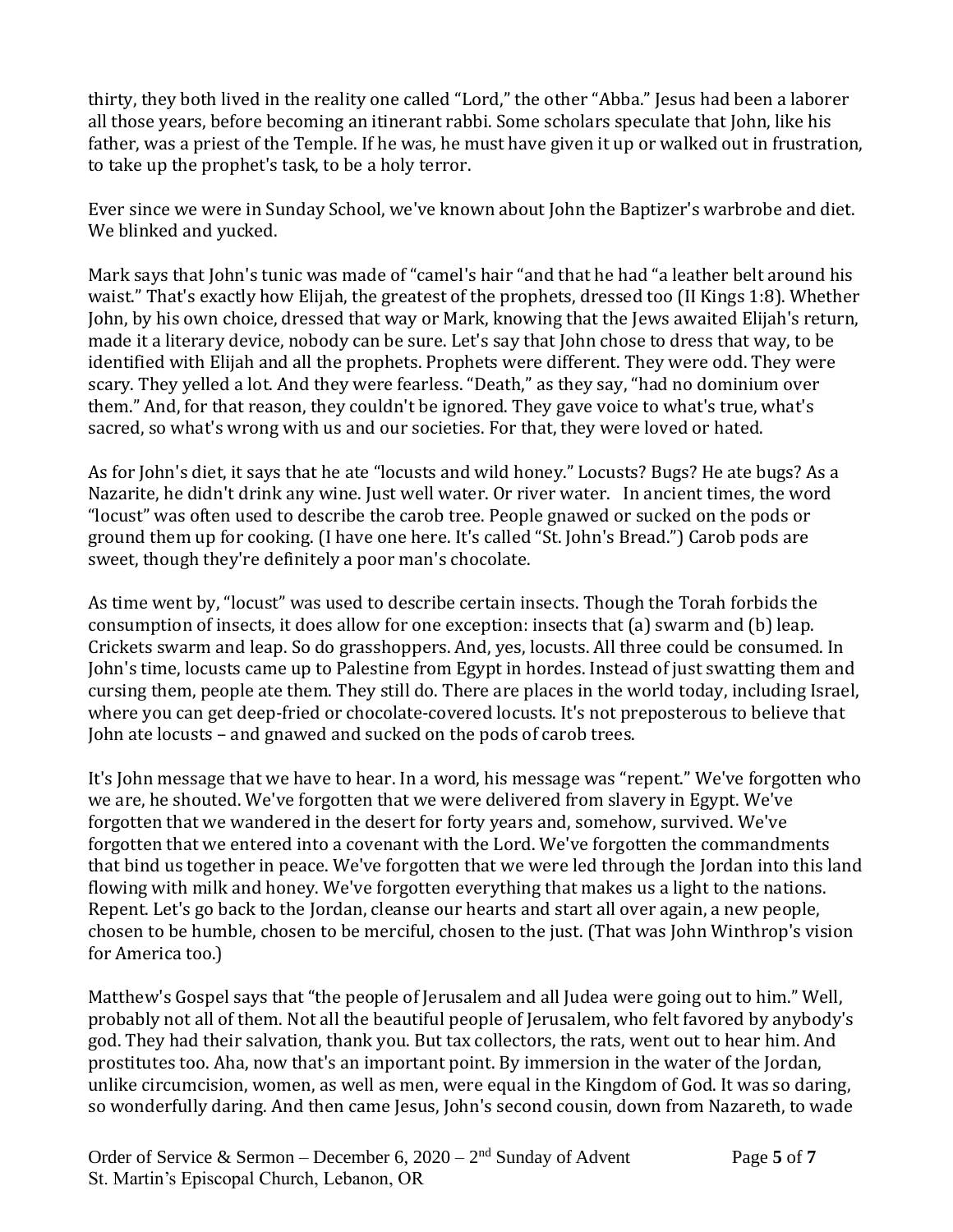into the Jordan with all the rest, one of them, one with them – and one with God. It was so daring, so wonderfully daring.

John the Baptizer's life came to a hideous end. Beyond telling the truth, he had no needs, except for that tunic made of camel's hair and wild honey and carob pods and locusts. He couldn't be bought. Kings couldn't silence him. When Herod the Great died, the Emperor Tiberius divided Palestine into three parts, one for each of Herod's three favored sons, Archelaus, Antipas and Philip. Actually, there were more sons and scads of daughters. Herod had had ten wives, one after the other. He didn't bother to divorce them; he either sent them into exile or had them executed. Marriage to Herod was temporary and dangerous and, often, fatal. Time, but not testosterone, went by and Antipas (who, somehow, got away with being called "Herod" too) managed to get his brother Philip's wife, Herodias, into bed. Or Herodias managed to get Herod in bed. They made it legal. Enter John the Baptizer, lambasting Herod and Herodias for their violation of Torah. Torah forbad a man's marrying his brother's wife, unless it was a "levirate" marriage, which meant that the brother had to be dead first. Philip was not dead. John the Baptizer went public. To shut him up, Herod had him thrown into prison. He would have put him to death, except that John was so popular among the people of Judea. However, at Herod's birthday party, Herodias' daughter, Salome, did her "dance of the seven veils." Herod had been drinking too much and incest was dancing in his head. In his stupor, he vowed, vociferously, to give Salome anything she wanted. (My theological consultant reminded that that's the Hollywood version. Both Mark and Matthew, he said, present Herod as a fop and Herodias as a gold-digger and manipulator.) Salome consulted her mom. Her mom had been nursing a grudge against John the Baptizer for months. Nobody lectured her on Torah! Ask, she told her daughter, for the Baptizer's head on a platter. So she asked. Herod, though appalled, had no choice but to order it. In came the Baptizer's head, on a platter – and the candles on the cake were blown out – or however they ushered in the darkness.

In all of history, few people have had a clearer understanding of themselves. I'm not Elijah come again. I'm not the Messiah. I'm John. And "the more he (Jesus) increases, the more I decrease." "I'm not worthy to stoop down and untie the thong of his sandals." "I have baptized you with water, but he Jesus will baptize you with the Holy Spirit." He was, modestly though emphatically, the "forerunner."

Now you are. You're the forerunner. Sure, look to others. There are thousands, millions of people who are preparing the way every day. But look to yourself. You, by your love, inspire love in others. Your life, sociologists say, directly affects, on average, the lives of eighty-five others.

By your love of gentleness, you inspire gentleness.

By your love of kindness, you inspire kindness.

(I keep a saying of St. Seraphim of Sarov, the patron saint of Russia, in our barn;

"Men cannot be too gentle, too kind.")

By your love of liberality, you inspire liberality.

By your love of mercy, you inspire mercy.

By your love of living in peace with everyone, you inspire living in peace with everyone.

By your love of the truth, you inspire the love of truth.

By your love for fairness and justness and the equality of persons, you inspire the love of fairness and justness and the equality of persons.